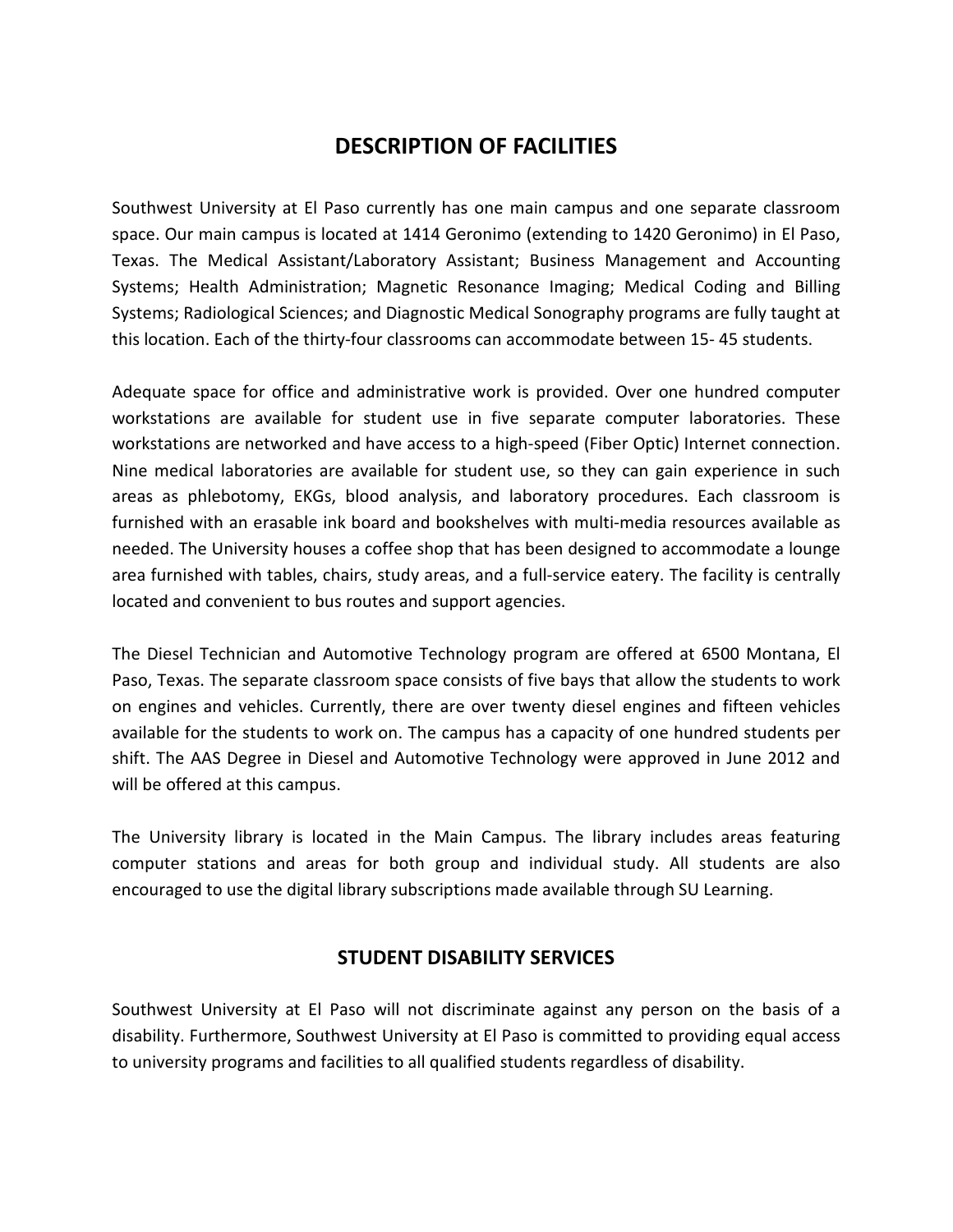All entrances and exits to all Southwest University at El Paso buildings and all offices and classrooms meet ADA requirements. In addition, Southwest University at El Paso provides students with special needs ADA approved restrooms, and modified classroom furniture to meet their needs.

Students who seek special arrangements are encouraged to submit a request with academic advisor 10 days before the start of a term. All accommodation requests will be considered and suggestions will be provided to the student on how to accommodate them.

#### **Academic Advisor**

Hours of Operation Monday-Friday 9:00am-5:00pm Contact Information 915-778-4001 [mchaparro@southwestuniversity.edu](mailto:mchaparro@southwestuniversity.edu) Location Main Campus

## **ACADEMIC MISCONDUCT**

- A. **Academic Misconduct -** Any Student found guilty of academic misconduct shall be subject to disciplinary action. Academic misconduct includes, but is not limited to the following actions:
	- 1. Cheating or knowingly assisting another student in committing an act of cheating or other forms of academic dishonesty.
	- 2. Plagiarism, which includes, submitting examinations, themes, reports, drawings, laboratory notes, undocumented quotations, or other material as one's own work when such work has been prepared by another person or copied from another person.
	- 3. Unauthorized possession of examinations or other course related material.
	- 4. Unauthorized changing of grades on an examination, in an instructor's grade book, or a grade report.
- B. **Academic Discipline Process**  The faculty member or School Director must inform the student of the alleged offense upon discovery, and after an investigation, will take one of the following actions:
	- 1. The allegation may be dismissed as unfounded
	- 2. The allegation may be dismissed for lack of clear evidence
	- 3. The student may admit guilt and a sanction will be imposed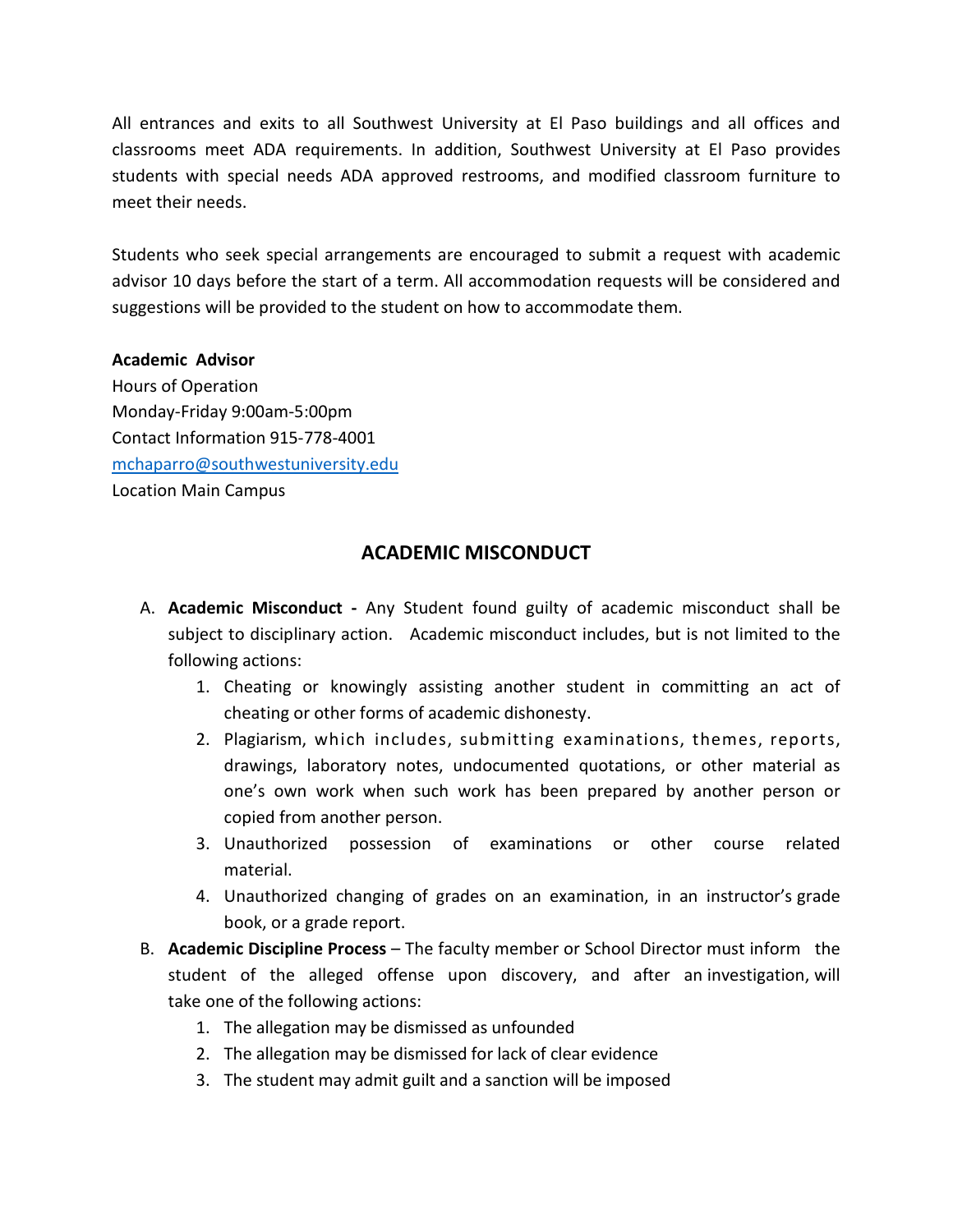- 4. The School Director will determine guilt based on clear and convincing evidence and a sanction will be imposed
- C. **Sanctions That May Be Imposed** If the student admits guilt to academic misconduct or is found guilty by the School Director the following sanctions may be applied.
	- 1. The student may receive a failing grade for the assignment, report, or test and be put on six weeks of probation
	- 2. The student may receive a failing grade for the course and be put on six weeks of probation
	- 3. The student may be dropped from all the courses he or she is currently taking
	- 4. The student may be permanently expelled from Southwest University at El Paso

## **ILLEGAL DISTRIBUTION OF COPYRIGHTED MATERIALS**

Southwest University faculty and employees are prohibited from using the SU information network to illegally download or share music, video and all other copyrighted intellectual property; Southwest University supports the Higher Education Opportunity Act and Digital Millennium Copyright Act, including efforts to eliminate the illegal distribution of copyrighted material. Lieder the law, college administrators may be obligated to provide copyright holders with information about users of the SU information network who have violated the law.

Be aware that illegal forms of downloading and Peer to Peer file sharing as well as the unauthorized distribution of copyrighted materials are violations of the law and \_ may subject you to academic sanctions from the college as well as criminal and civil penalties including a lawsuit against you by the Recording Industry Association of America (RIAA) learn more at wvvw.campusdownloading.com.

The University has developed policies and consequences to ensure that faculty and staff respects music and other forms of intellectual property as well as conduct responsible use of the Internet. Review these policies below under the Misuse of Computer information & Resources Policy.

There are plenty of easy, affordable ways to get music online legally. To protect their intellectual property, companies have licensed hundreds of digital partners that offer a range of legal downloading options; including download and subscription services legitimate peer to peer services, video-on-demand, podcasts and CD kiosks. For a list of sources that offer legal downloading- sites, [access www.riaa.com](http://www.riaa.com/).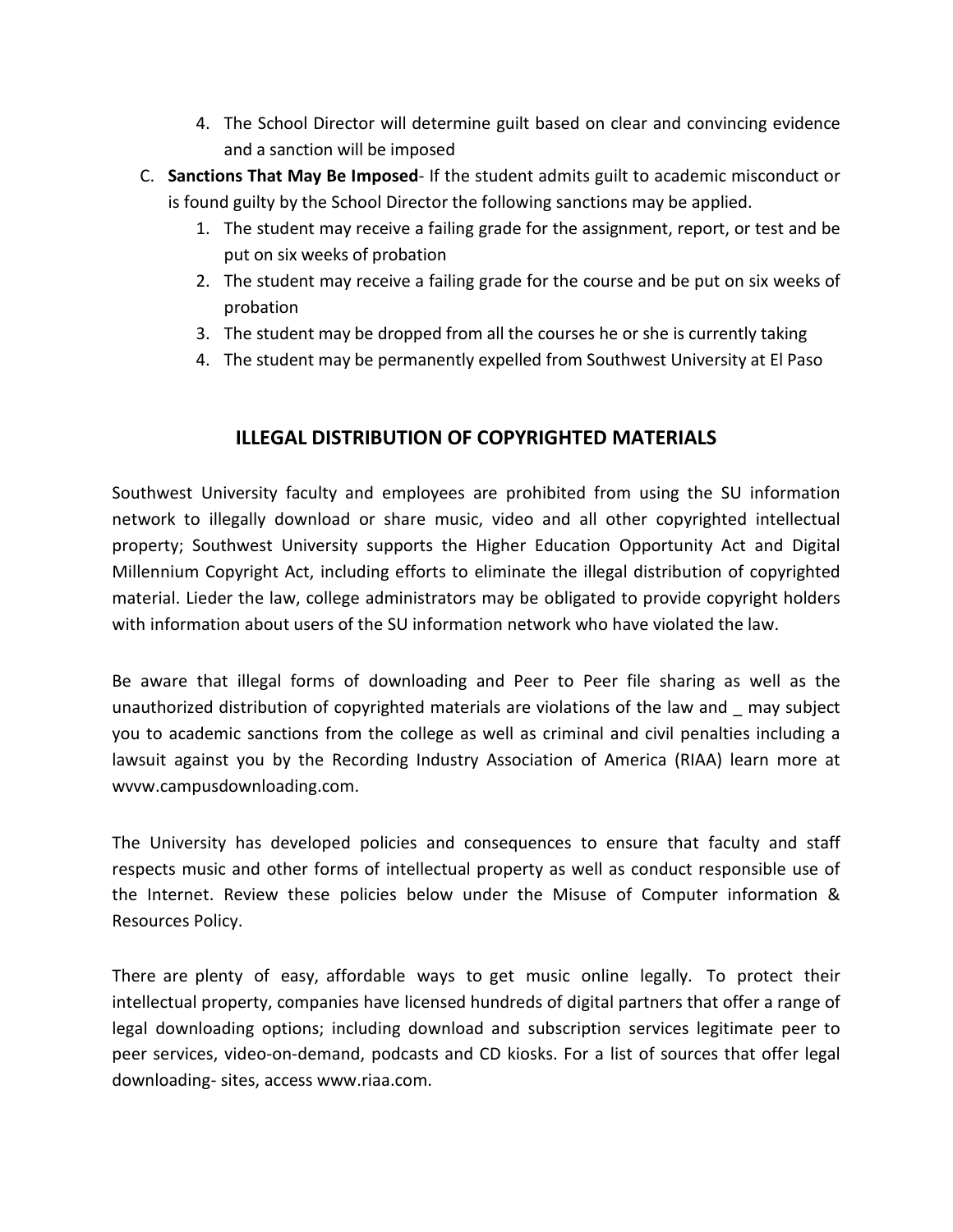#### **MISUSE OF COMPUTER INFORMATION & RESOURCES POLICY**

## This administrative procedure implements **Procedures Regarding Misuse of Computer Information.**

Abuse of computing, networking or information resources contained in or part of the network may result in the loss of computer privileges. Additionally, abuse can be prosecuted under applicable statutes. Users may be held accountable for their conduct under any applicable college policies, or procedures. Complaints alleging abuse of the network will be directed to those responsible for taking appropriate disciplinary action illegal reproduction of material protected by U.S. and International Copyright Law is subject to civil damages and criminal penalties including fines and imprisonment.

Examples of behaviors constituting abuse include, but are not limited to the following activities:

#### **System Abuse**

- Using a computer account that one is not authorized to use.
- Obtaining a password for a computer account that one is not authorized to have.
- Using the network to gain unauthorized access to any computer systems.
- Knowingly performing an act which will interfere with the normal operation of computers, terminals, peripherals or networks.
- Knowingly running or installing on any computer system or network, or giving to another user, a program intended to damage or to place excessive load on a computer system or network. This includes but is not limited to programs known as computer viruses, Trojan horses and worms.
- Knowingly or carelessly allowing someone else to use your account who engages in any misuse.
- Forging email messages.
- Attempting to circumvent data protection schemes or uncover or exploit security loopholes. Masking the identity or an account or machine.
- Deliberately wasting computing resources.
- Downloading, displaying, uploading or transmitting obscenity or pornography, as legally defined.
- Attempting to monitor or tamper with another user`s electronic communications, or changing, or deleting another user's files or software without the explicit agreement of the owner.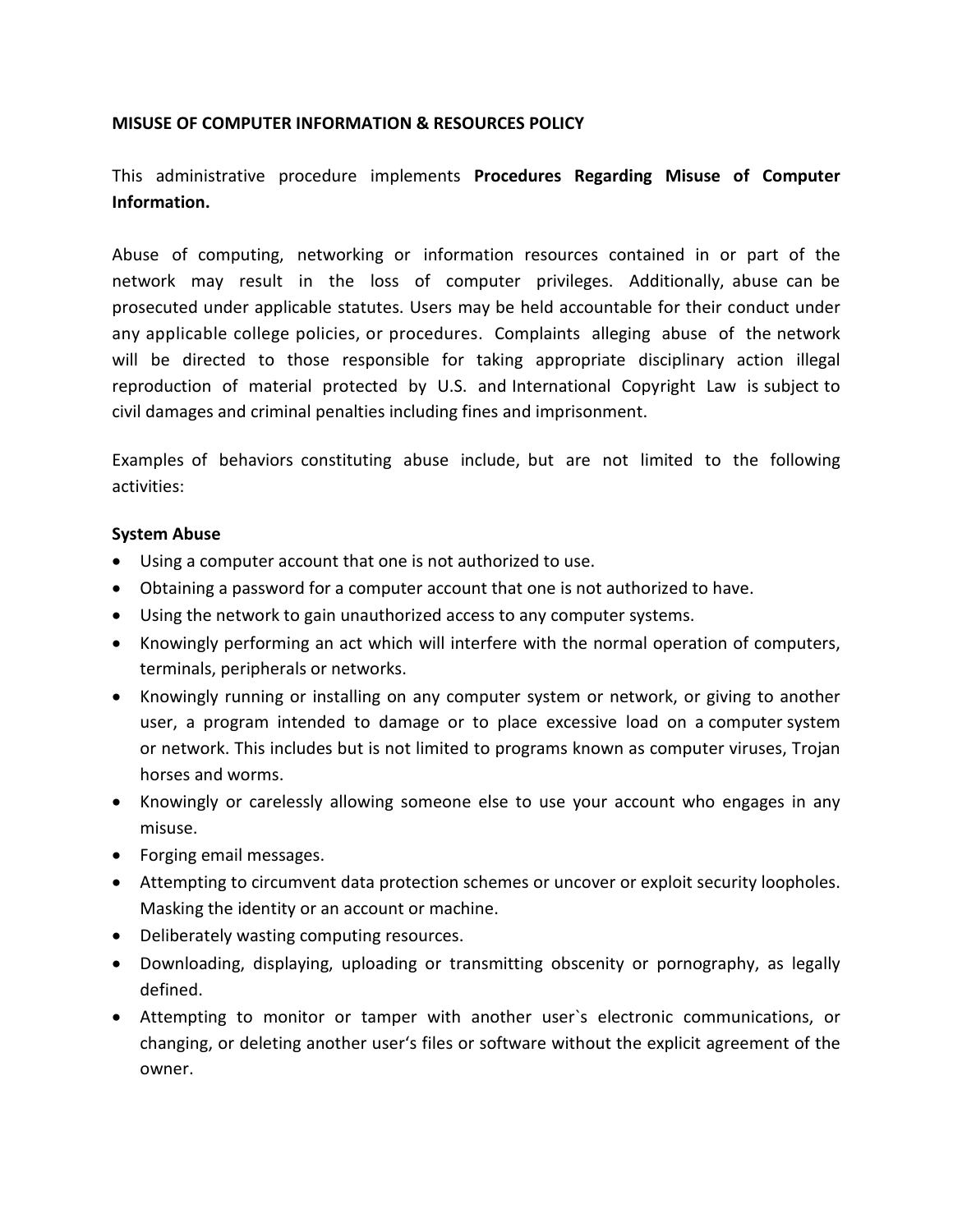• Personal use which is excessive or interferes with the user's or others' performance of job duties, or otherwise burdens the intended use of the network.

### **Harassment**

- Using the telephone, email or voice mail to harass or threaten others.
- Knowingly downloading, displaying or transmitting by use of the network, communications, pictures, drawings or depictions that contain ethnic slurs, racial epithets, or anything that may be construed as harassment or disparagement of others based on their race, national origin, sex, sexual orientation, age, disability, religious or political belief.
- Knowingly downloading, displaying or transmitting by use of the network sexually explicit images, messages, pictures, or cartoons when done to harass or for the purposes of harassment.
- Knowingly downloading, displaying or transmitting by use of the network sexually harassing images or text in a public computer facility, or location that can potentially be in view of other individuals.
- Posting on electronic bulletin boards material that violates existing laws or the University' Codes of Conduct.
- Using the network to publish false or defamatory information about another person.

### **Copyright**

- Violating terms of applicable software licensing agreements or copyright laws.
- Publishing copyrighted material without the consent of the owner on Web sites in violation of copyright laws.

### **Exceptions**

Activities by technical staff, as authorize by appropriate university officials to take action or security, enforcement, technical support, troubleshooting or performance testing purposes will not be considered abuse of the network. Although personal use is not an intended use, SU recognizes that the network will be used for incidental personal activities and will take no disciplinary action provided that such use is within reason and provide that such usage is ordinarily on an employee's own time is occasional and does interfere with or burden SU's operation.

### **Faculty**

Faculty members are listed in the Southwest University at El Paso catalog and may be accessed on the SU website

[https://southwestuniversity.edu/wp content/uploads/2022/01/FacultyStaffAddendum.pdf](https://southwestuniversity.edu/wp%20content/uploads/2022/01/FacultyStaffAddendum.pdf)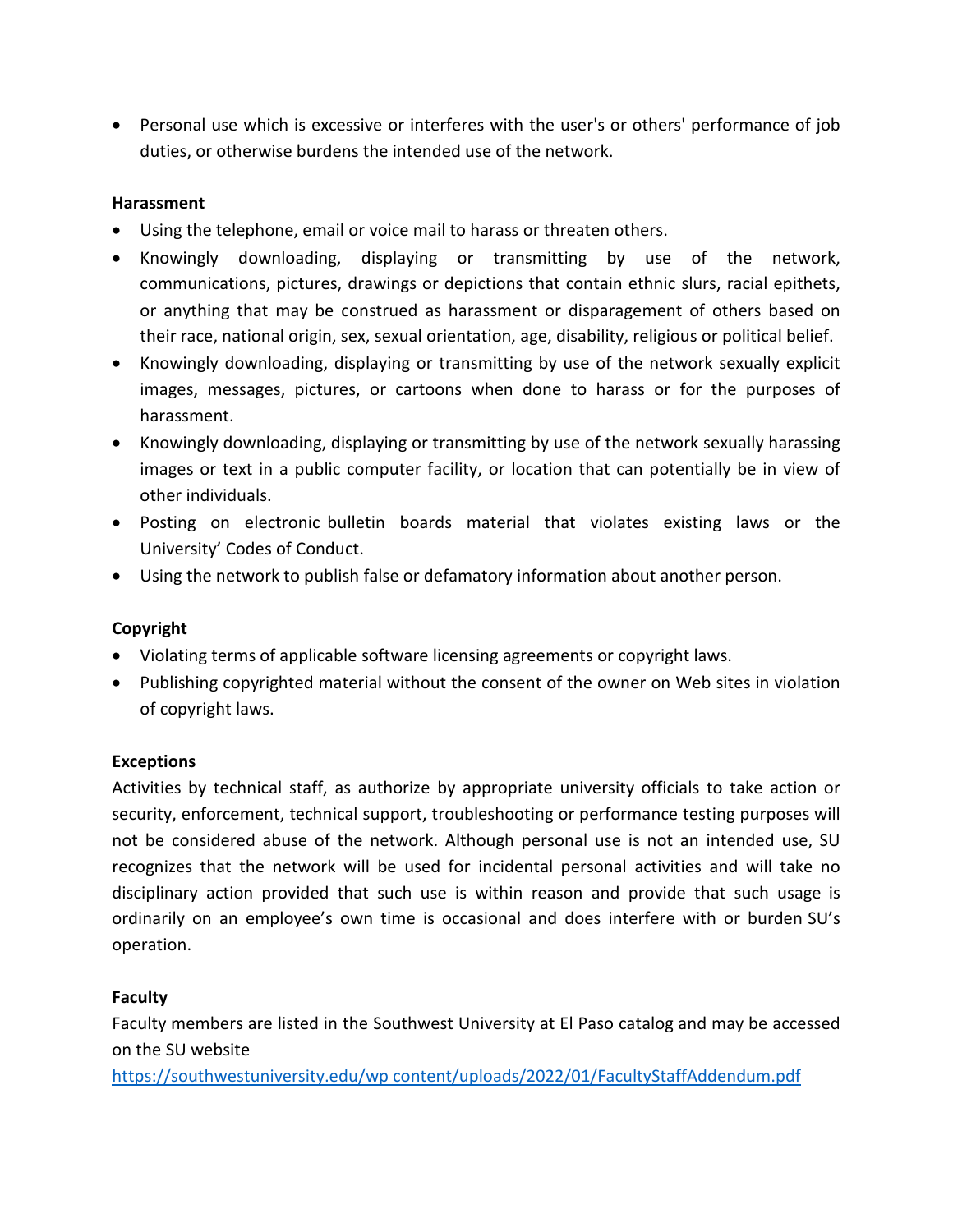#### **Student Body Diversity**

Information about student body diversity, including the percentage of enrolled, full-time students in the following categories: Male, Female, Self-identified members of a major racial or ethnic group and Federal Pell recipients may be accessed on the College Navigator website at [http://nces.ed.gov/collegenavigator/.](http://nces.ed.gov/collegenavigator/)

## **TUITION BREAKDOWN**

#### **Medical Assistant/Laboratory Assistant**

| <b>Total Program Price:</b> | \$17,781.00 |
|-----------------------------|-------------|
| Tuition:                    | \$14,960.00 |
| Book Fee:                   | \$1,666.00  |
| <b>Certification Fee:</b>   | \$155.00    |
| Laboratory Fee:             | \$200.00    |
| <b>Electronic Reader:</b>   | \$800.00    |

#### **Associate of Applied Sciences in Medical Assisting**

| <b>Total Program Price:</b> | \$28,035.00 |
|-----------------------------|-------------|
| Tuition:                    | \$24,129.00 |
| <b>Book Fee:</b>            | \$2,517.00  |
| <b>Certification Fee:</b>   | \$389.00    |
| Laboratory Fee:             | \$300.00    |
| <b>Graduation Fee</b>       | \$100.00    |
| <b>Electronic Reader:</b>   | 600.00      |

#### **Associate of Applied Science in Medical Laboratory Technology**

| <b>Total Program Price:</b> | \$36,548.00 |
|-----------------------------|-------------|
| Tuition:                    | \$32,458.00 |
| <b>Book Fee:</b>            | \$2,483.00  |
| Laboratory Fee:             | \$400.00    |
| <b>Certification Fee:</b>   | \$507.00    |
| <b>Graduation Fee:</b>      | \$100.00    |
| <b>Electronic Reader:</b>   | 600.00      |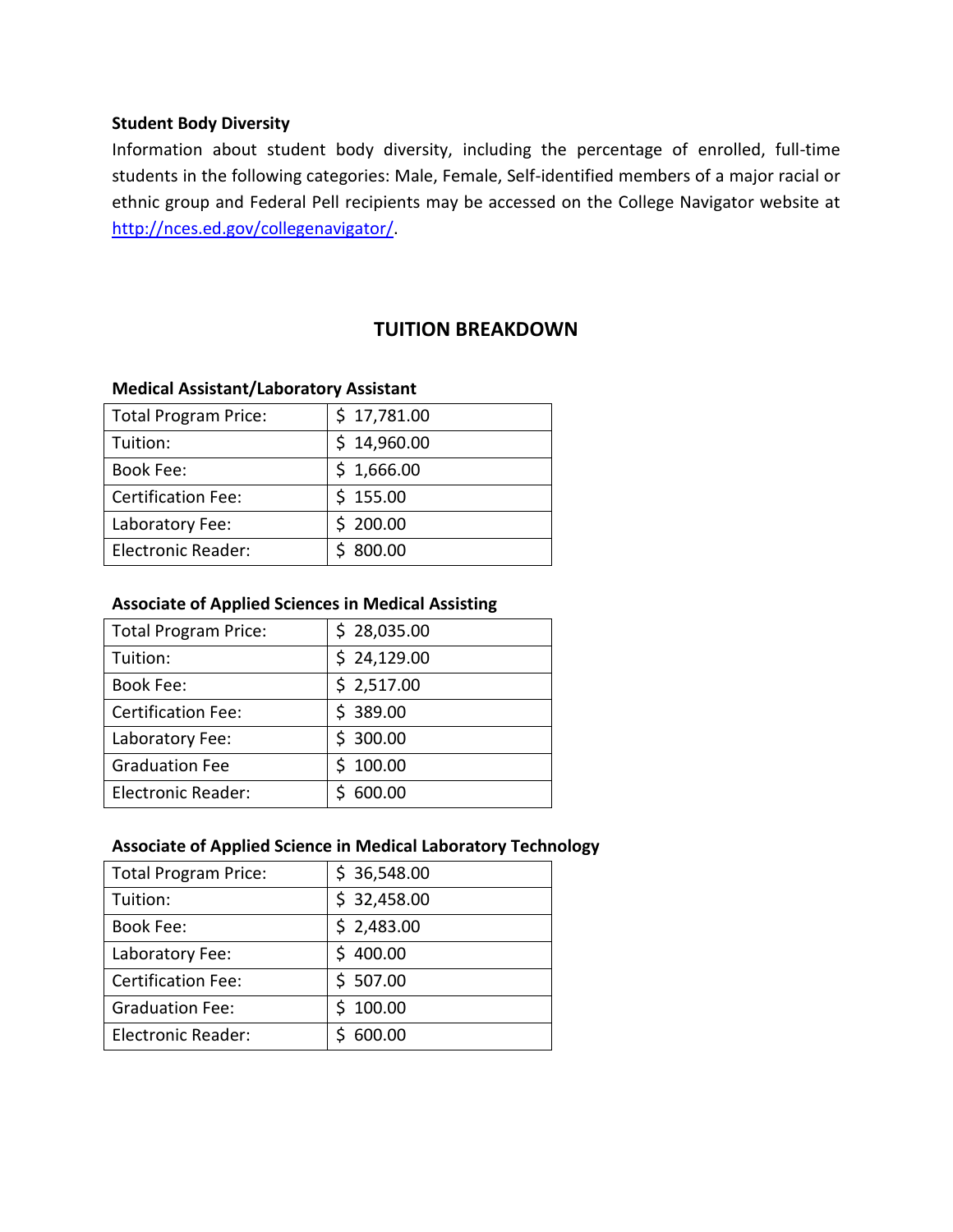| <b>Total Program Price:</b> | \$31,457.00 |
|-----------------------------|-------------|
| Tuition:                    | \$27,596.00 |
| <b>Book Fee:</b>            | \$2,566.00  |
| <b>Certification Fee:</b>   | \$595.00    |
| <b>Graduation Fee:</b>      | \$100.00    |
| <b>Electronic Reader:</b>   | 600.00      |

## **Associate of Applied Science in Medical Coding and Billing Systems**

## **Associate of Applied Science in Health Administration**

| <b>Total Program Price:</b> | \$30,451.00 |
|-----------------------------|-------------|
| Tuition:                    | \$26,964.00 |
| <b>Book Fee:</b>            | \$2,595.00  |
| <b>Certification Fee:</b>   | \$192.00    |
| <b>Graduation Fee</b>       | \$100.00    |
| <b>Electronic Reader:</b>   | 600.00      |

### **Bachelor of Science in Health Administration**

| <b>Total Program Price:</b> | \$54,749.00 |
|-----------------------------|-------------|
| Tuition:                    | \$46,243.00 |
| <b>Book Fee:</b>            | \$5,798.00  |
| <b>Certification Fee:</b>   | \$1,108.00  |
| <b>Graduation Fee:</b>      | \$100.00    |
| Laptop Fee:                 | \$1,500.00  |

## **Computed Tomography Certificate**

| <b>Total Program Price:</b> | \$10,983.00 |
|-----------------------------|-------------|
| Tuition:                    | \$10,350.00 |
| <b>Book Fee:</b>            | \$333.00    |
| <b>Certification Fee:</b>   | \$200.00    |
| Laboratory Fee:             | \$100.00    |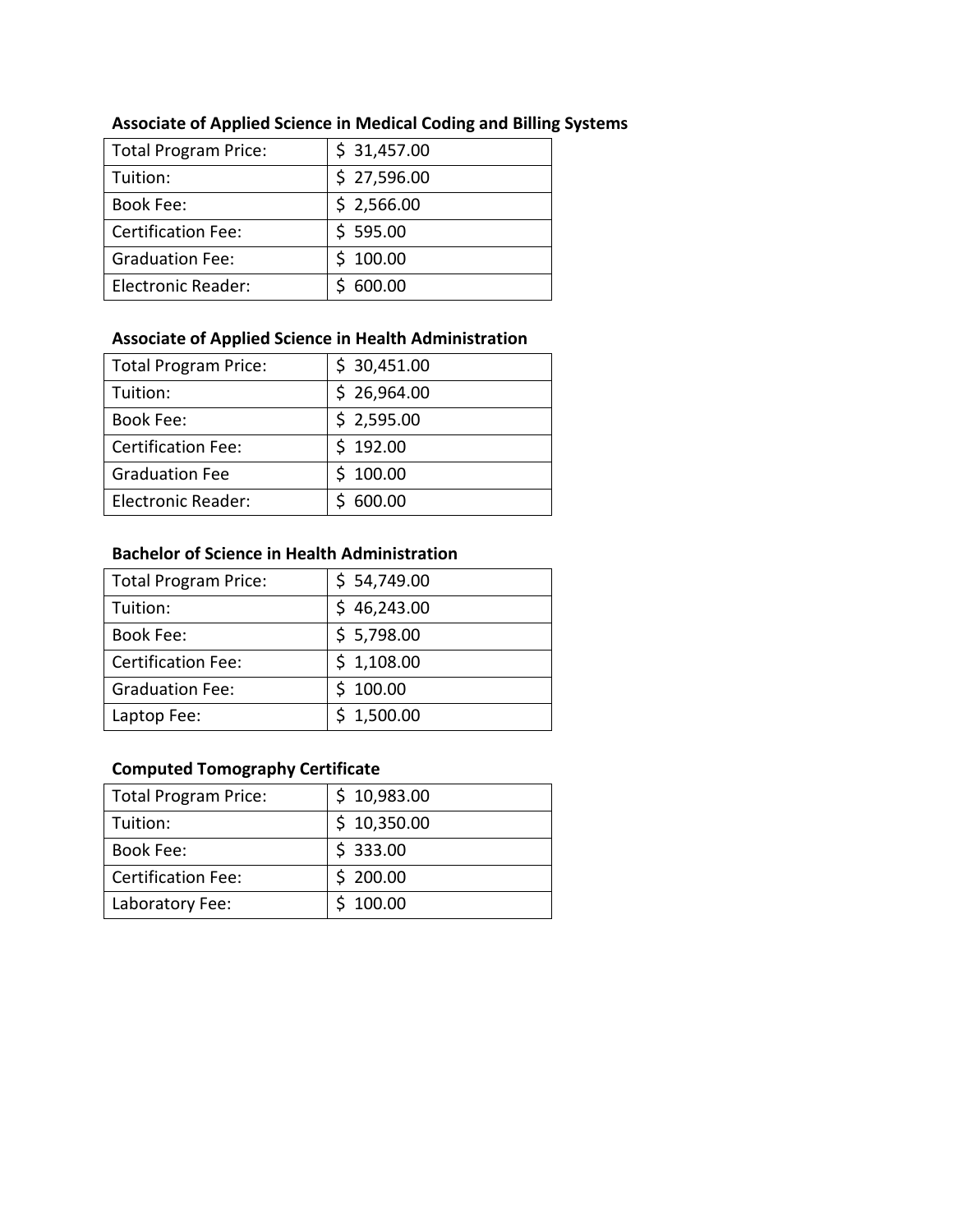| <b>Total Program Price:</b> | \$47,865.00 |
|-----------------------------|-------------|
| Tuition:                    | \$42,378.00 |
| <b>Book Fee:</b>            | \$2,792.00  |
| Technology Fee:             | \$645.00    |
| Laboratory Fee:             | \$600.00    |
| <b>Certification Fee:</b>   | \$750.00    |
| <b>Graduation Fee:</b>      | \$100.00    |
| <b>Electronic Reader:</b>   | 600.00      |

## **Associate of Applied Science in Diagnostic Medical Sonographer**

### **Associate of Applied Science in Radiological Sciences**

| <b>Total Program Price:</b> | \$43,974.00 |
|-----------------------------|-------------|
| Tuition:                    | \$39,560.00 |
| <b>Book Fee:</b>            | \$3,294.00  |
| Technology Fee:             | \$170.00    |
| <b>Certification Fee:</b>   | \$250.00    |
| <b>Graduation Fee:</b>      | \$100.00    |
| <b>Electronic Reader:</b>   | 600.00      |

## **Associate of Applied Science in Magnetic Resonance Imaging**

| <b>Total Program Price:</b> | \$40,397.00 |
|-----------------------------|-------------|
| Tuition:                    | \$36,800.00 |
| <b>Book Fee:</b>            | \$2,497.00  |
| Technology Fee:             | \$100.00    |
| <b>Certification Fee:</b>   | \$300.00    |
| <b>Graduation Fee:</b>      | \$100.00    |
| <b>Electronic Reader:</b>   | 600.00      |

## **Associate of Applied Science in Nursing**

| <b>Total Program Price:</b> | \$45,870.00 |
|-----------------------------|-------------|
| Tuition:                    | \$40,560.00 |
| <b>Book Fee:</b>            | \$3,090.00  |
| Technology Fee:             | \$420.00    |
| Practice Exam Fee:          | \$1,200.00  |
| <b>Electronic Reader:</b>   | \$600.00    |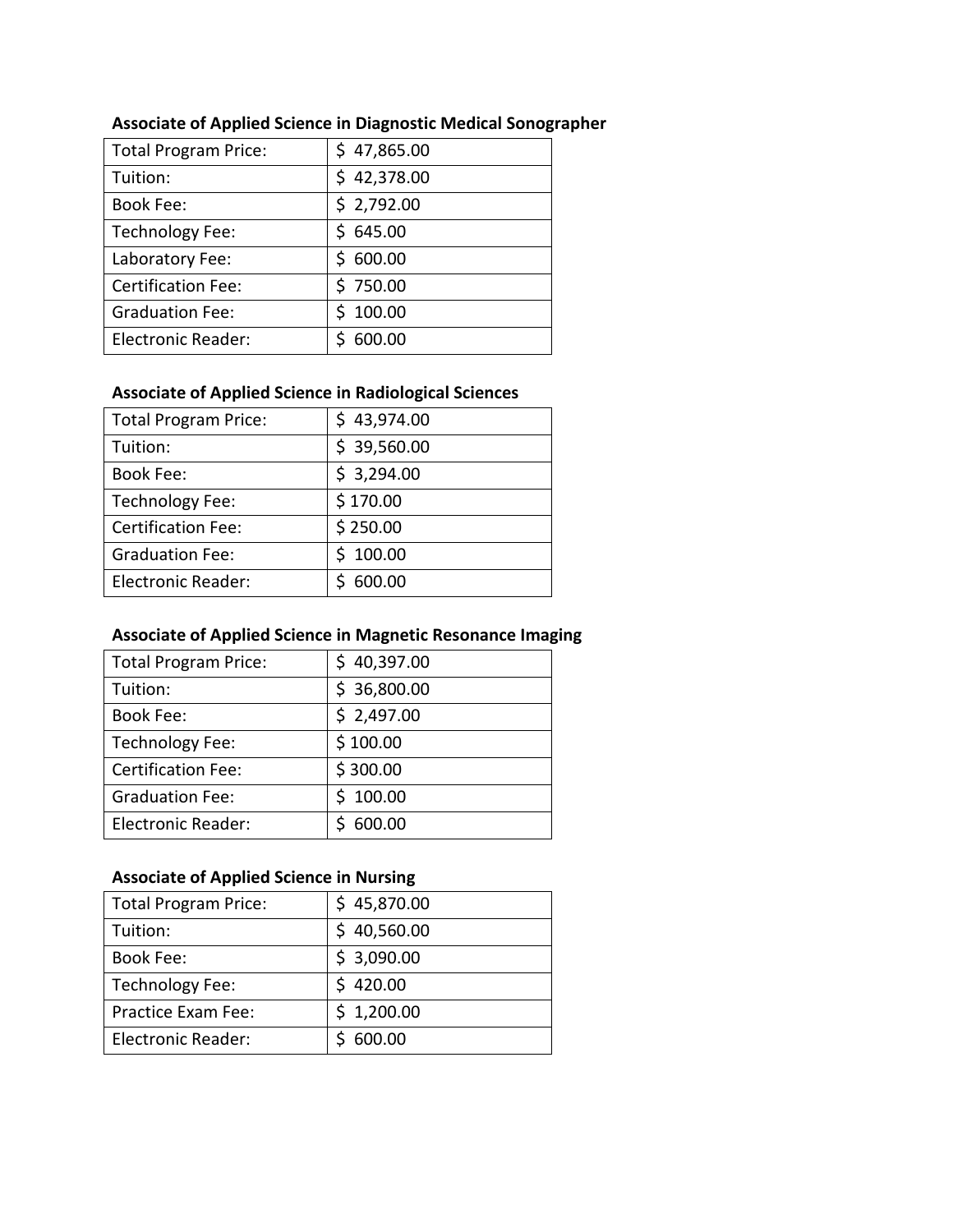## **Bachelor of Science in Nursing (RN to BSN Bridge)**

| Total Program Price: | \$10,000.00 |
|----------------------|-------------|
| Tuition:             | \$8,777.00  |
| Book Fee:            | \$1,223.00  |

### **Bachelor of Science in Radiology Management**

| Total Program Price: | \$19,482.00 |
|----------------------|-------------|
| l Tuition:           | \$17,940.00 |
| Book Fee:            | \$1,542.00  |

### **Associate of Applied Science in Ophthalmology Technician**

| <b>Total Program Price:</b> | \$32,622.00 |
|-----------------------------|-------------|
| Tuition:                    | \$29,269.00 |
| <b>Book Fee:</b>            | \$2,053.00  |
| <b>Certification Fee:</b>   | \$300.00    |
| Laboratory Fee:             | \$300.00    |
| <b>Graduation Fee:</b>      | \$100.00    |
| <b>Electronic Reader:</b>   | 600.00      |

## **Associate of Applied Science in Business Management and Accounting Systems**

| <b>Total Program Price:</b> | \$30,218.00 |
|-----------------------------|-------------|
| Tuition:                    | \$27,331.00 |
| <b>Book Fee:</b>            | \$1,941.00  |
| <b>Certification Fee:</b>   | \$246.00    |
| <b>Graduation Fee:</b>      | \$100.00    |
| <b>Electronic Reader:</b>   | 600.00      |

## **Bachelor of Science in Business Management**

| <b>Total Program Price:</b> | \$54,148.00 |
|-----------------------------|-------------|
| Tuition:                    | \$46,497.00 |
| <b>Book Fee:</b>            | \$5,570.00  |
| <b>Certification Fee:</b>   | \$481.00    |
| <b>Graduation Fee:</b>      | \$100.00    |
| Laptop Fee:                 | \$1,500.00  |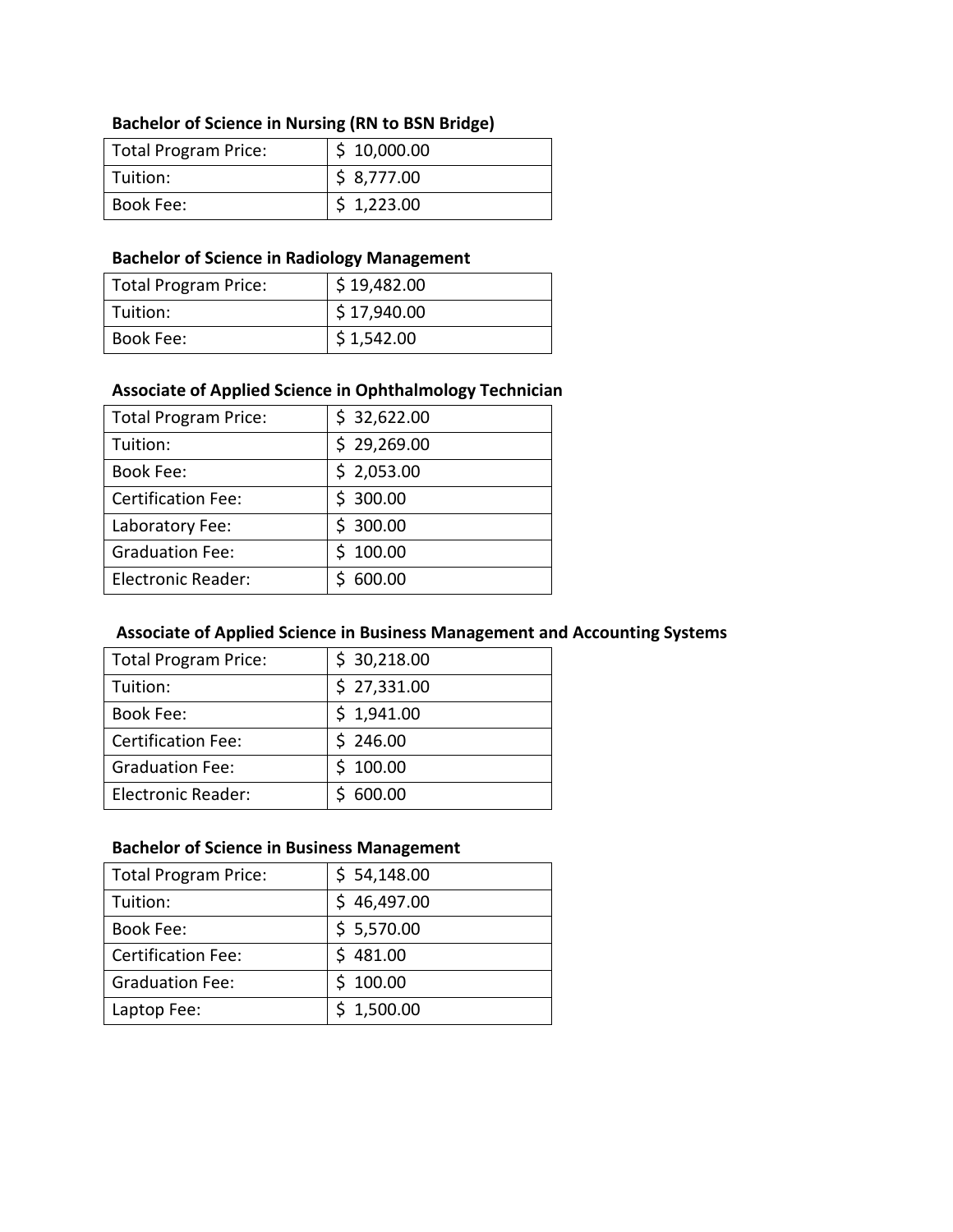| <b>Total Program Price:</b> | \$33,992.00 |
|-----------------------------|-------------|
| Tuition:                    | \$29,277.00 |
| Tool Fee:                   | \$1,800.00  |
| <b>Book Fee:</b>            | \$953.00    |
| <b>Equipment Fee:</b>       | \$1,000.00  |
| <b>Technology Fee:</b>      | \$262.00    |
| <b>Graduation Fee:</b>      | \$100.00    |
| <b>Electronic Reader:</b>   | 600.00      |

## **Associate of Applied Science in Diesel Technology**

### **Associate of Applied Science in Automotive Technology**

| <b>Total Program Price:</b> | \$36,665.00 |
|-----------------------------|-------------|
| Tuition:                    | \$31,727.00 |
| Tool Fee:                   | \$1,800.00  |
| <b>Book Fee:</b>            | \$1,176.00  |
| <b>Equipment Fee:</b>       | \$1,000.00  |
| <b>Technology Fee:</b>      | \$262.00    |
| <b>Graduation Fee:</b>      | \$100.00    |
| Electronic Reader:          | 600.00      |

### **Associate of Applied Science in Web and Mobile Marketing Development**

| <b>Total Program Price:</b> | \$38,028.00 |
|-----------------------------|-------------|
| Tuition:                    | \$32,232.00 |
| Laptop Fee:                 | \$1,500.00  |
| <b>Book Fee:</b>            | \$2,080.00  |
| Laboratory Fee:             | \$1,500.00  |
| Certification Fee:          | \$616.00    |
| <b>Graduation Fee:</b>      | \$100.00    |

## **Associate of Applied Science in Computer Information Technology Systems**

| <b>Total Program Price:</b> | \$37,070.00 |
|-----------------------------|-------------|
| Tuition:                    | \$30,803.00 |
| Laptop Fee:                 | \$1,500.00  |
| <b>Book Fee:</b>            | \$2,070.00  |
| Laboratory Fee:             | \$600.00    |
| <b>Certification Fee:</b>   | \$1,997.00  |
| <b>Graduation Fee:</b>      | \$100.00    |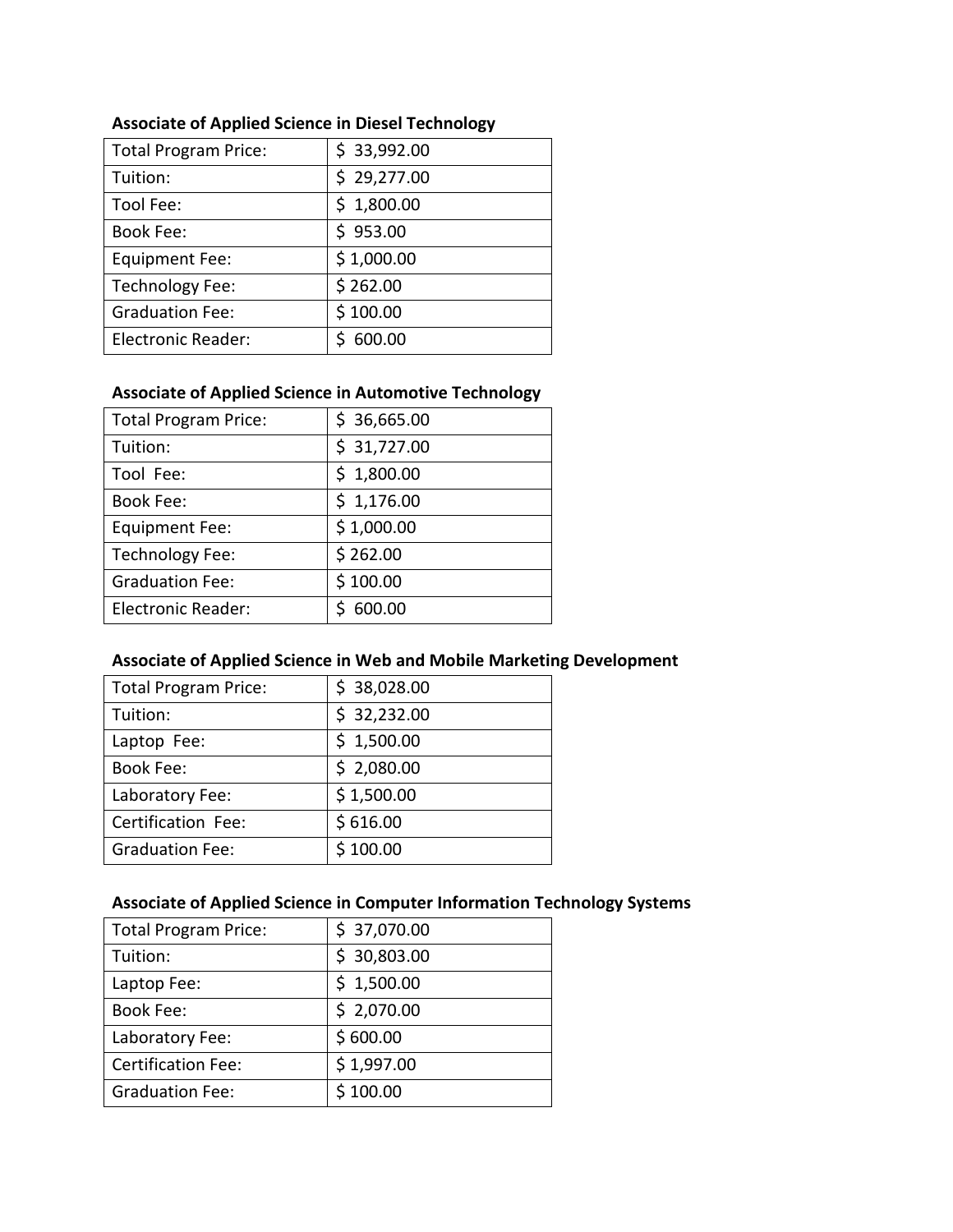| <b>Total Program Price:</b> | \$34, 169.00 |
|-----------------------------|--------------|
| Tuition:                    | \$30,817.00  |
| Tech Fee:                   | \$240.00     |
| <b>Book Fee:</b>            | \$1,522.00   |
| Laboratory Fee:             | \$600.00     |
| Certification Fee:          | \$290.00     |
| <b>Graduation Fee:</b>      | \$100.00     |
| Other:                      | 600.00       |

### **Associate of Applied Science in Surgical Technology**

#### **Certificate in Welding**

| <b>Total Program Price:</b> | \$30,341.00 |
|-----------------------------|-------------|
| Tuition:                    | \$24,005.00 |
| Tool Fee:                   | \$1,800.00  |
| <b>Book Fee:</b>            | \$286.00    |
| <b>Graduation Fee:</b>      | \$100.00    |
| Other:                      | \$600.00    |
| Lab Fee                     | \$100.00    |
| Tech Fee                    | \$250.00    |
| Certificate Fee             | \$3,200.00  |
|                             |             |

#### **Associate of Applied Science of Business Management in Healthcare Support Systems**

| \$25,003.00 |
|-------------|
| \$22,780.00 |
| \$250.00    |
| \$1,187.00  |
| \$0.00      |
| \$86.00     |
| \$100.00    |
| 600.00      |
|             |

#### **WITHDRAWAL PROCESS**

An official withdrawal occurs when a student formally informs the institution of his/her desire to withdrawal. Students must complete a withdrawal form. Southwest University at El Paso will automatically withdrawal a students if the student incurs 10 consecutive absences.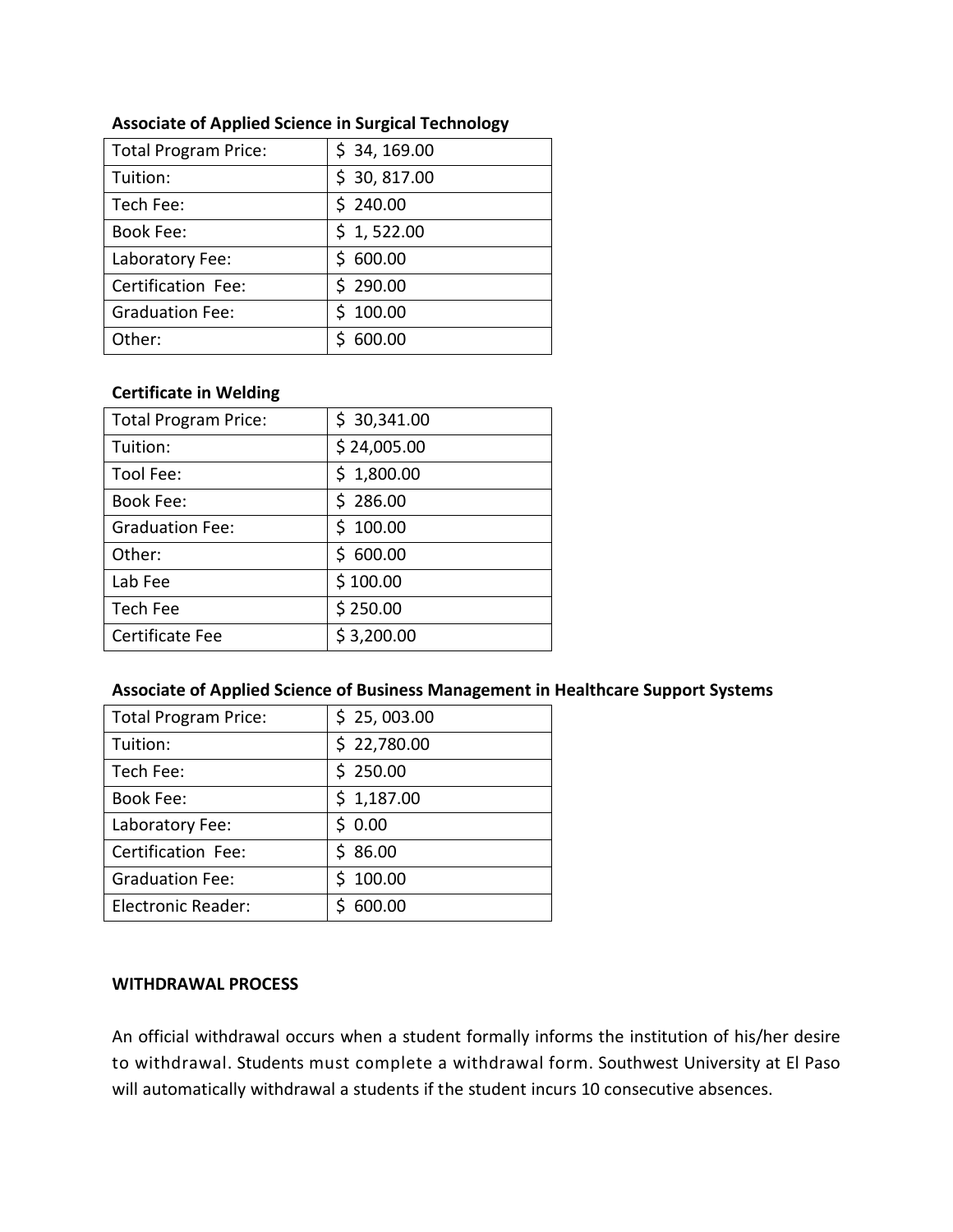All fees, including materials fees, are non-refundable after the start of a course.

The University will follow the refund policy to determine if a payment or refund is due.

Any s Federal financial aid recipient who withdraws or is withdrawn from the University is subject to a Federal Return of Title IV Aid Calculation. The calculation will determine the amount of Federal aid that the school and the student are eligible to retain along with the amount that must be returned to the federal government.

## **CANCELLATION POLICY**

A full refund will be made to any student who cancels the enrollment contract within 72 hours (until midnight of the third day excluding Saturday, Sundays and legal holidays) after the enrollment contract is signed. A full refund will also be made to any student who cancels enrollment within the student's first three scheduled class days, except that the school may retain not more than \$100 in any administrative fees charged, as well as items of extra expense that are necessary for the portion of the program attended and stated separately on the enrollment agreement.

Students Initials

## **REFUND POLICY**

- 1. Refund computations will be based on scheduled course time of class attendance through the last date of attendance. Leaves of absence, suspensions and school holidays will not be counted as part of the scheduled class attendance.
- 2. The effective date of termination for refund purposes will be the earliest of the following:
	- (a) The last day of attendance, if the student is terminated by the school;
	- (b) The date of receipt of written notice from the student; or
	- (c) Ten school days following the last date of attendance.
- 3. If tuition and fees are collected in advance of entrance, and if after expiration of the 72 hour cancellation privilege the student does not enter school, not more than \$100 in nonrefundable administrative fees shall be retained by the school for the entire residence program or synchronous distance education course.
- 4. If a student enters a residence or synchronous distance education program and withdraws or is otherwise terminated, the school or college 18 may retain not more than \$100 in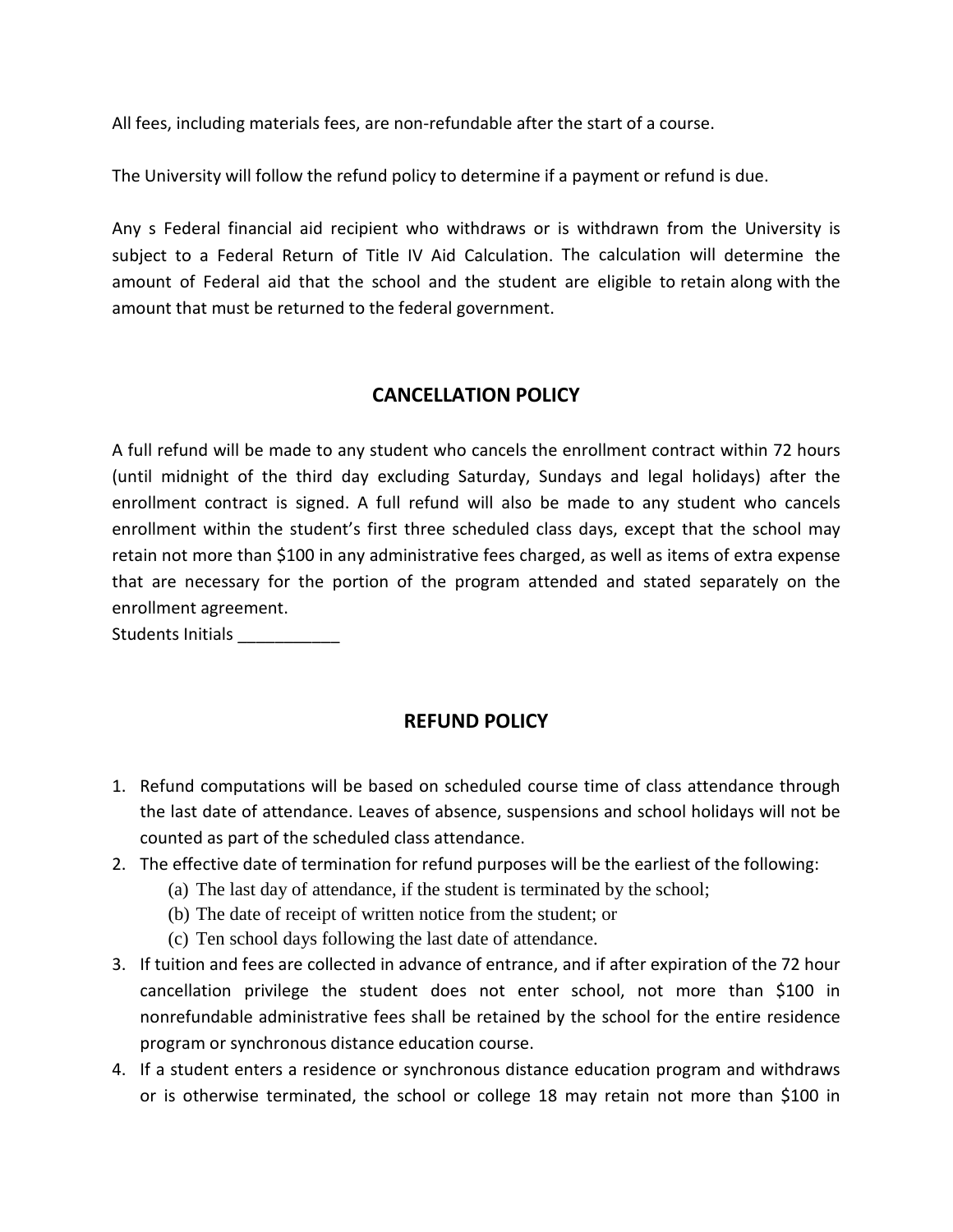nonrefundable administrative fees for the entire program. The minimum refund of the remaining tuition and fees will be the pro rata portion of tuition, fees, and other charges that the number of hours remaining in the portion of the course or program for which the student has been charged after the effective date of termination bears to the total number of hours in the portion of the course or program for which the student has been charged, except that a student may not collect a refund if the student has completed 75 percent or more of the total number of hours in the portion of the program for which the student has been charged on the effective date of termination.  $1$ 

- 5. Refunds for items of extra expense to the student, such as books, tools, or other supplies should be handled separately from refund of tuition and other academic fees. The student will not be required to purchase instructional supplies, books and tools until such time as these materials are required. Once these materials are purchased, no refund will be made. For full refunds, the school can withhold costs for these types of items from the refund as long as they were necessary for the portion of the program attended and separately stated in the enrollment agreement. Any such items not required for the portion of the program attended must be included in the refund.
- 6. A student who withdraws for a reason unrelated to the student's academic status after the 75 percent completion mark and requests a grade at the time of withdrawal shall be given a grade of "incomplete" and permitted to re-enroll in the course or program during the 12 month period following the date the student withdrew without payment of additional tuition for that portion of the course or program.
- 7. A full refund of all tuition and fees is due and refundable in each of the following cases:
	- (a) An enrollee is not accepted by the school;
	- (b) If the course of instruction is discontinued by the school and this prevents the student from completing the course; or
	- (c) If the student's enrollment was procured as a result of any misrepresentation in advertising, promotional materials of the school, or representations by the owner or representatives of the school.

*A full or partial refund may also be due in other circumstances of program deficiencies or violations of requirements for career schools and colleges.*

 $<sup>1</sup>$  More simply, the refund is based on the precise number of hours the student has paid for, but not yet used, at the point of termination, up to the 75%</sup> completion mark, after which no refund is due. Form PS-1040R provides the precise calculation.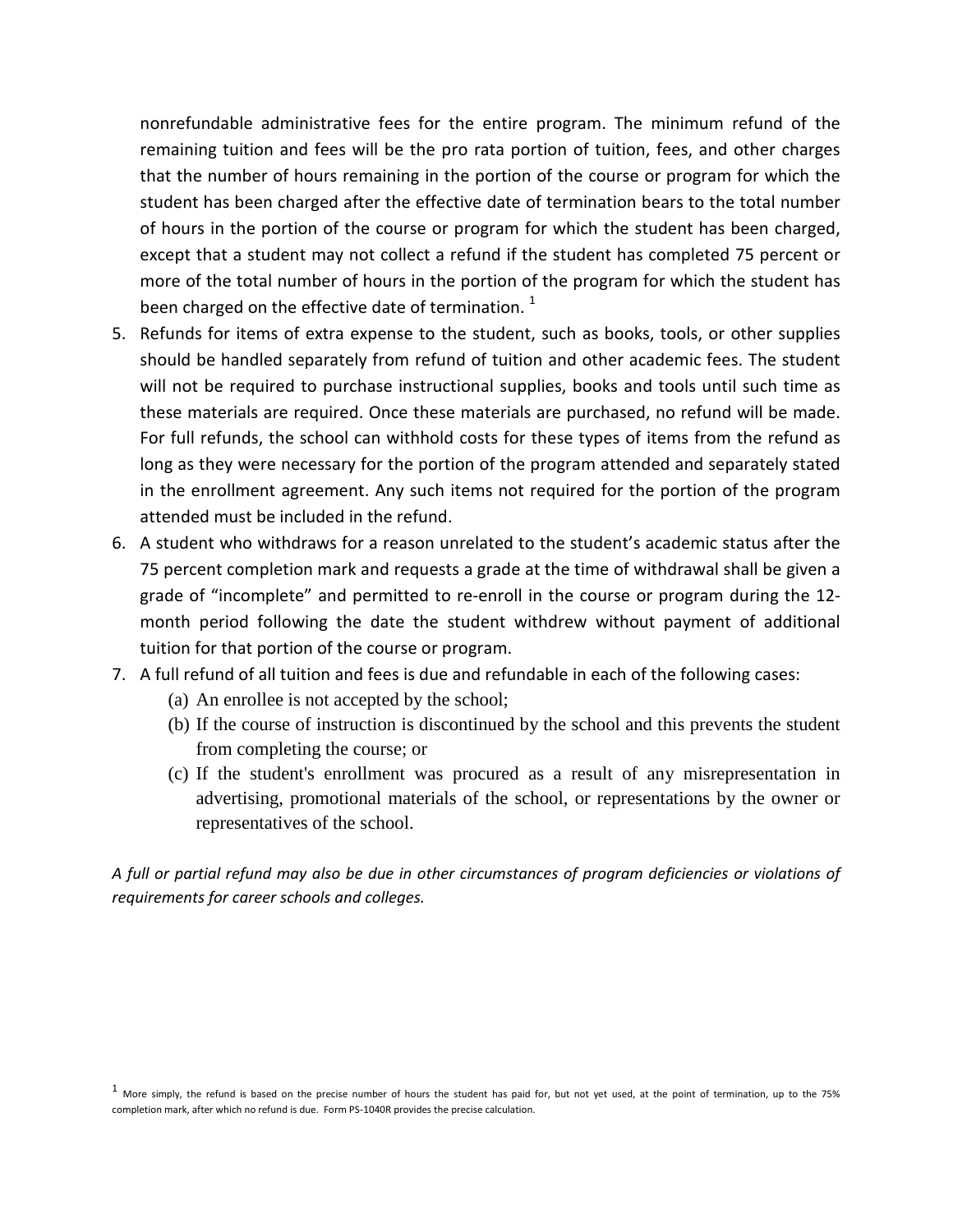### 8. **REFUND POLICY FOR STUDENTS CALLED TO ACTIVE MILITARY SERVICE.**

A student of the school or college who withdraws from the school or college as a result of the student being called to active duty in a military service of the United States or the Texas National Guard may elect one of the following options for each program in which the student is enrolled:

- (a) If tuition and fees are collected in advance of the withdrawal, a pro rata refund of any tuition, fees, or other charges paid by the student for the program and a cancellation of any unpaid tuition, fees, or other charges owed by the student for the portion of the program the student does not complete following withdrawal;
- (b) A grade of incomplete with the designation "withdrawn-military" for the courses in the program, other than courses for which the student has previously received a grade on the student's transcript, and the right to re- enroll in the program, or a substantially equivalent program if that program is no longer available, not later than the first anniversary of the date the student is discharged from active military duty without payment of additional tuition, fees, or other charges for the program other than any previously unpaid balance of the original tuition, fees, and charges for books for the program; or
- (c) The assignment of an appropriate final grade or credit for the courses in the program, but only if the instructor or instructors of the program determine that the student has:
	- (1) Satisfactorily completed at least 90 percent of the required coursework for the program; and
	- (2) Demonstrated sufficient mastery of the program material to receive credit for completing the program

The payment of refunds will be totally completed such that the refund instrument has been negotiated or credited into the proper account(s), within 45 days after the effective date of termination.

Tuition Charges are not initiated prior to start date. Southwest University officially charges tuition after the third (3) date of attendance. All fees acquired from the fourth (4) day of attendance until the date of completion or withdraw/drop are charged to the respective funding source.

#### **The Return of Title IV Funds calculation is as follows:**

Withdrawal from the University through the 60% of the payment period will result in a prorated percentage of aid being earned. Any unearned aid due from the school will be returned to the appropriate funding source. In some instances, a portion of unearned aid will be the student's responsibility. Withdrawal from the University after the 60% point in the payment period will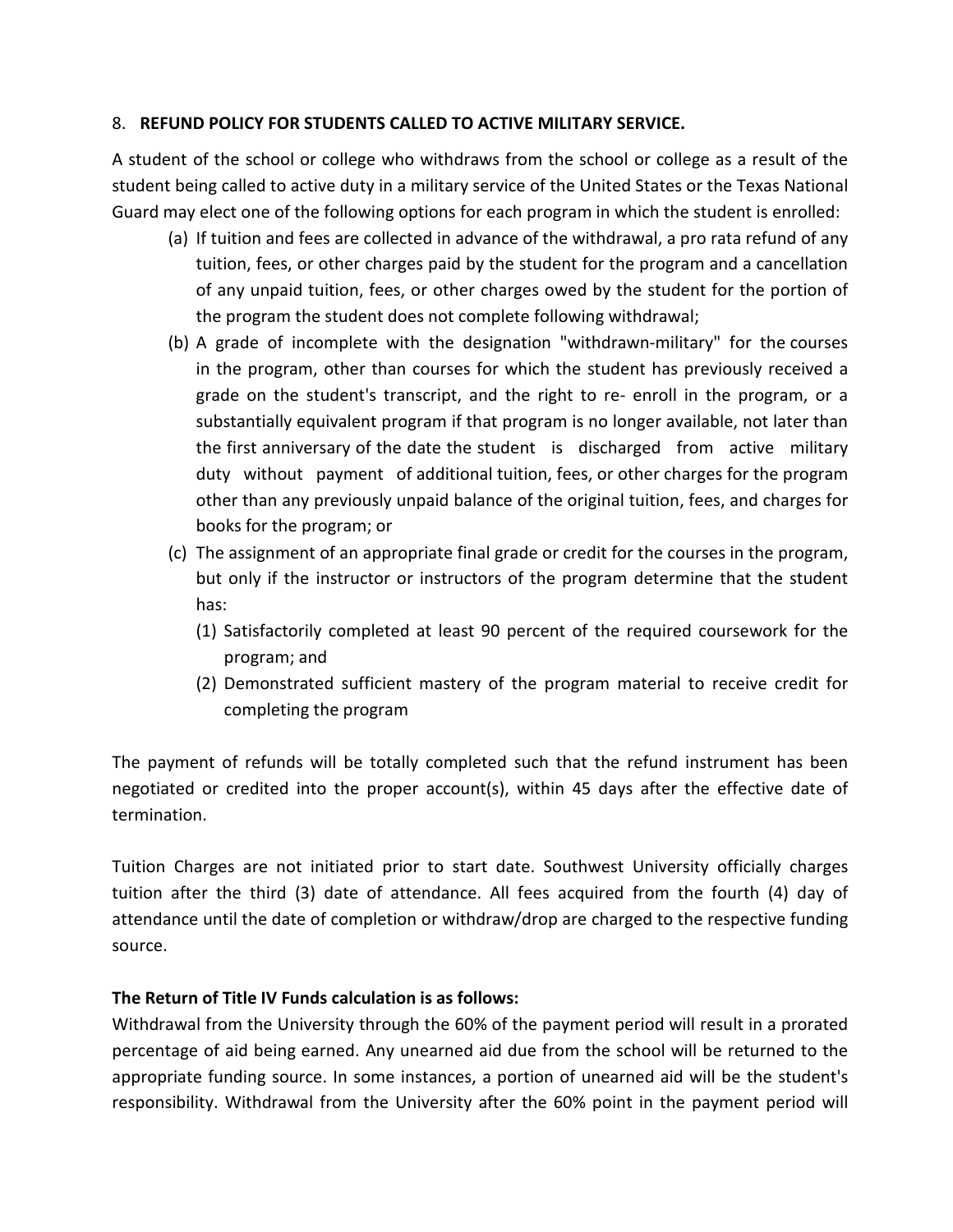result in 100% of the student's Title IV aid being earned. The institution will retain 100% of institutional costs.

#### **Voter Registration**

As a participant in Title IV Federal Student Financial Aid programs, Southwest University at El Paso would like to remind students who are U.S. citizens of the importance of registering to vote.

In addition, Southwest University at El Paso will have physical applications for voter registration in the registrars office.

To register to vote in Texas, please go to <https://team1.sos.state.tx.us/voterws/viw/faces/Introduction.jsp> .

#### **Student Body Diversity**

The student body diversity can be found in the National Center for Education Services website [http://nces.ed.gov/globallocator/col\\_info\\_popup.asp?ID=451556](http://nces.ed.gov/globallocator/col_info_popup.asp?ID=451556)

#### **CONTACT PERSONS**

The following persons are designated to assist enrolled or prospective students in obtaining information:

#### **Financial Aid Counselors and Student Services Advisors**

Responsibility: Assist students with planning financial assistance and resources needed to fund their education. A detailed description of available federal is located in the Financial Information link on the Consumer Information page of the SU website. Phone: (915) 778- 4001

#### **Student Advisor/ Public Safety Department**

Responsibility: Tracks student progress to degree completion, evaluates transcripts, and admits students to the University. Information on completion and graduation rates may also be obtained from this office. To ensure safety on the campus of SU.

In order to obtain school security policies and crime statistics you may go to the Consumer Information section of our web site. Phone: 915-778-4001 Email: [mchaparro@southwestuniversity.edu](mailto:mchaparro@southwestuniversity.edu)